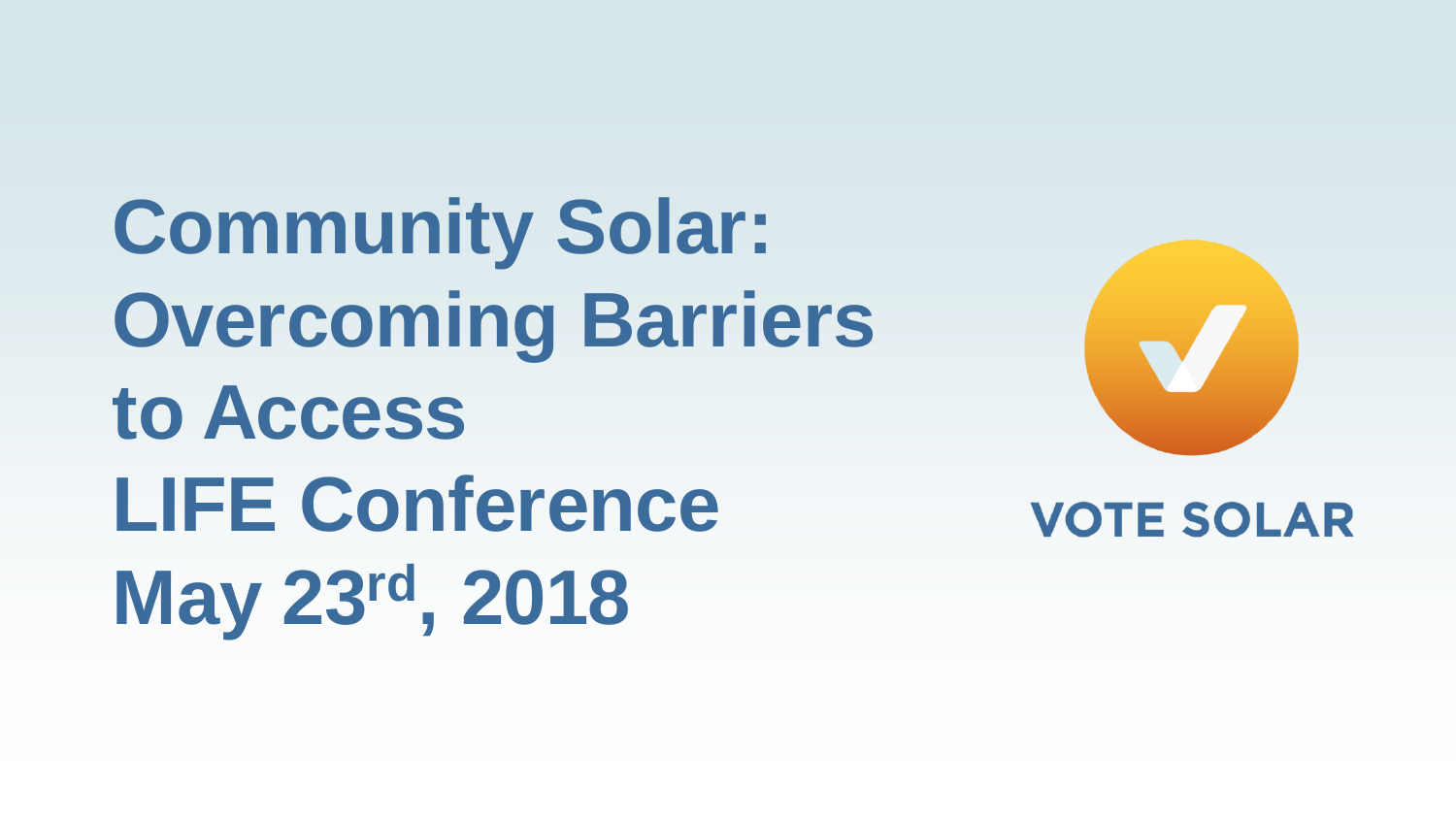# **Community Solar 101**



- » What is community solar?
- » What does community solar policy in NY look like?
- » What's next for community solar policy in NY?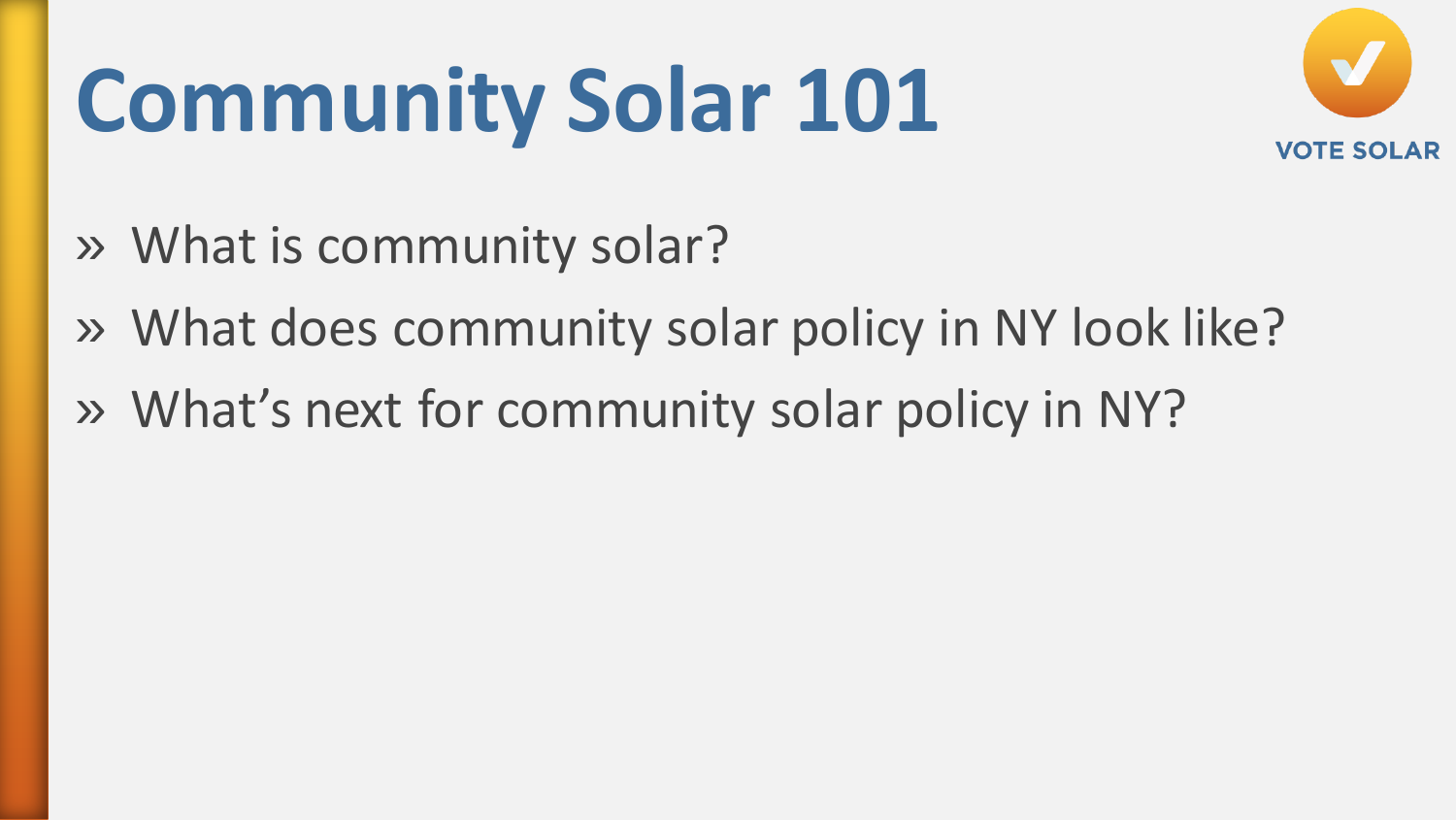



#### The lucky few: panels on your roof

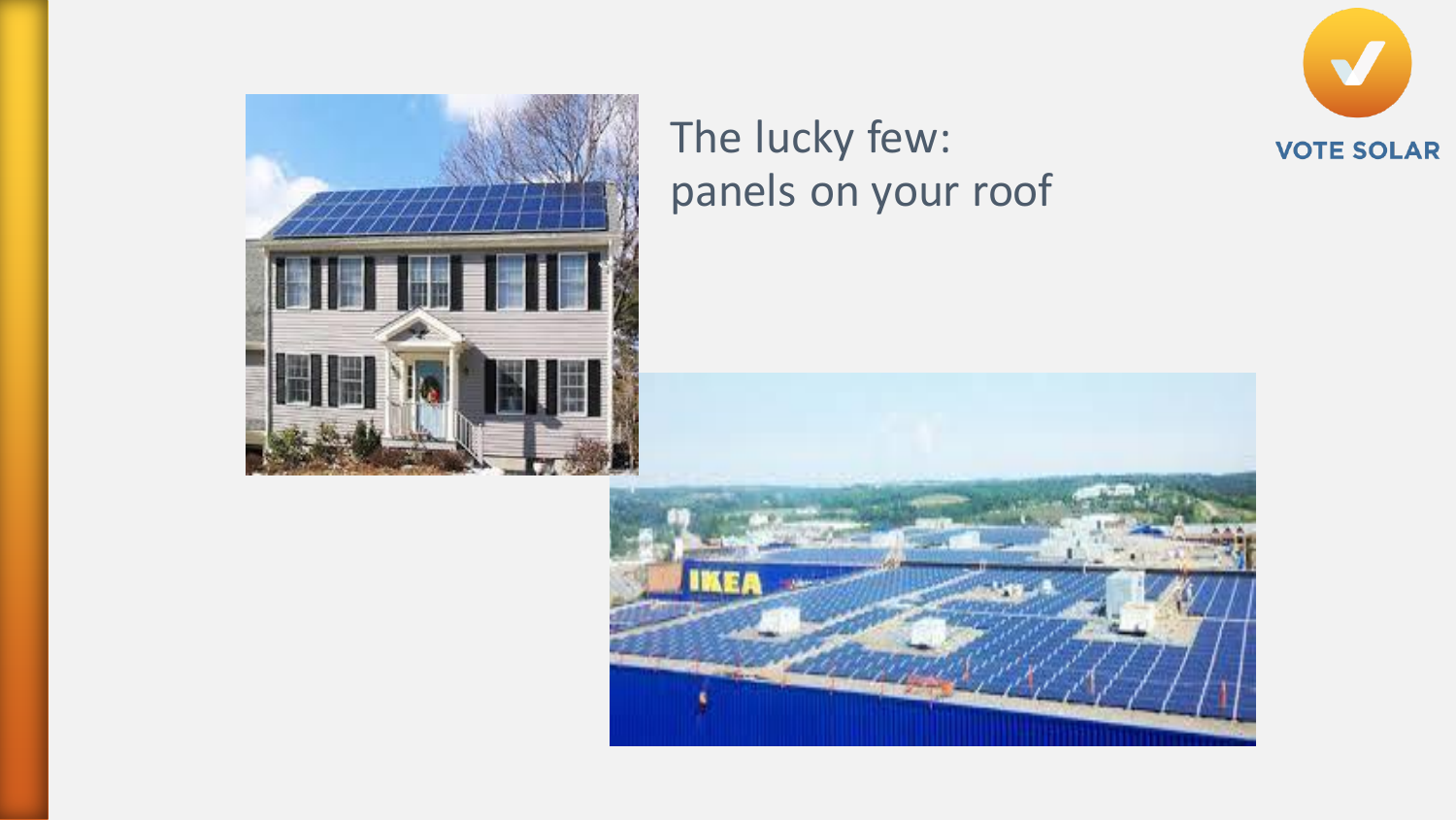#### Current residential solar market



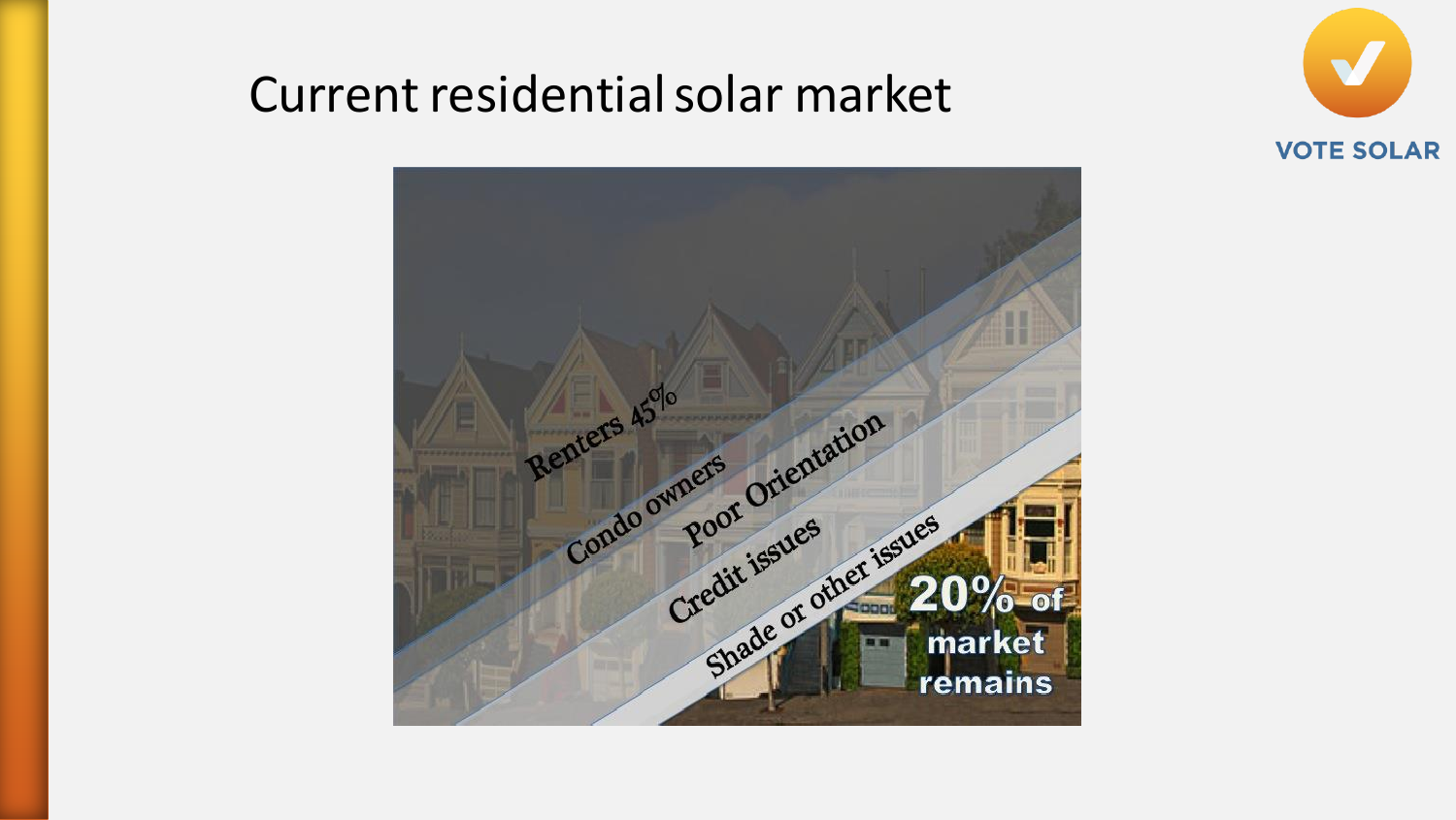#### **How does Shared Renewable Energy work**



**VOTE SOLAR**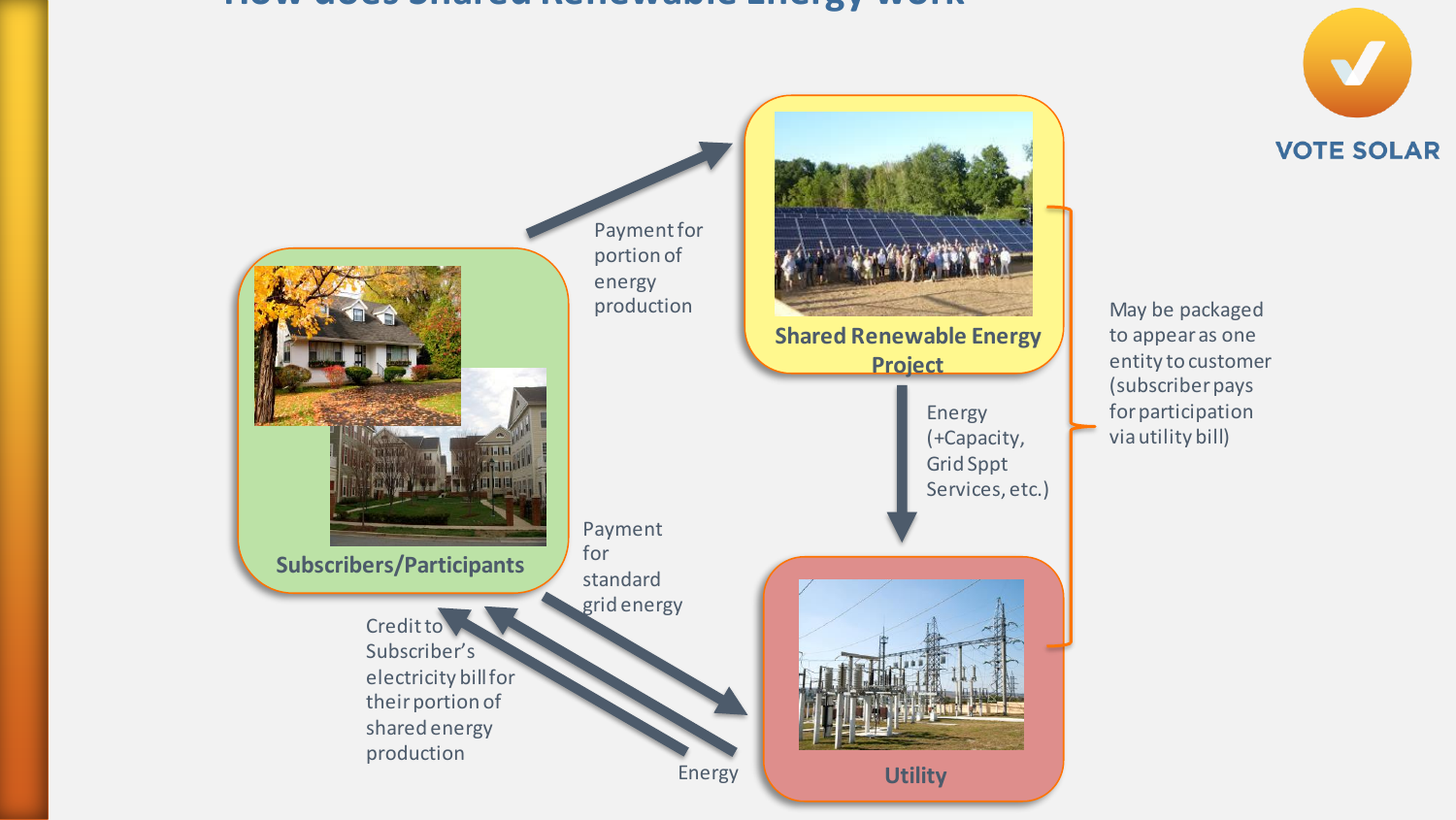## **Growing track record of success**



- » At least 16 states and DC have enacted enabling legislation;
- » Many more utilities and coops piloting programs across the country;
- » Strong consumer demand;

6

» Works in a variety of kinds of communities with subscribers ranging from large commercial to churches and schools, to individual households.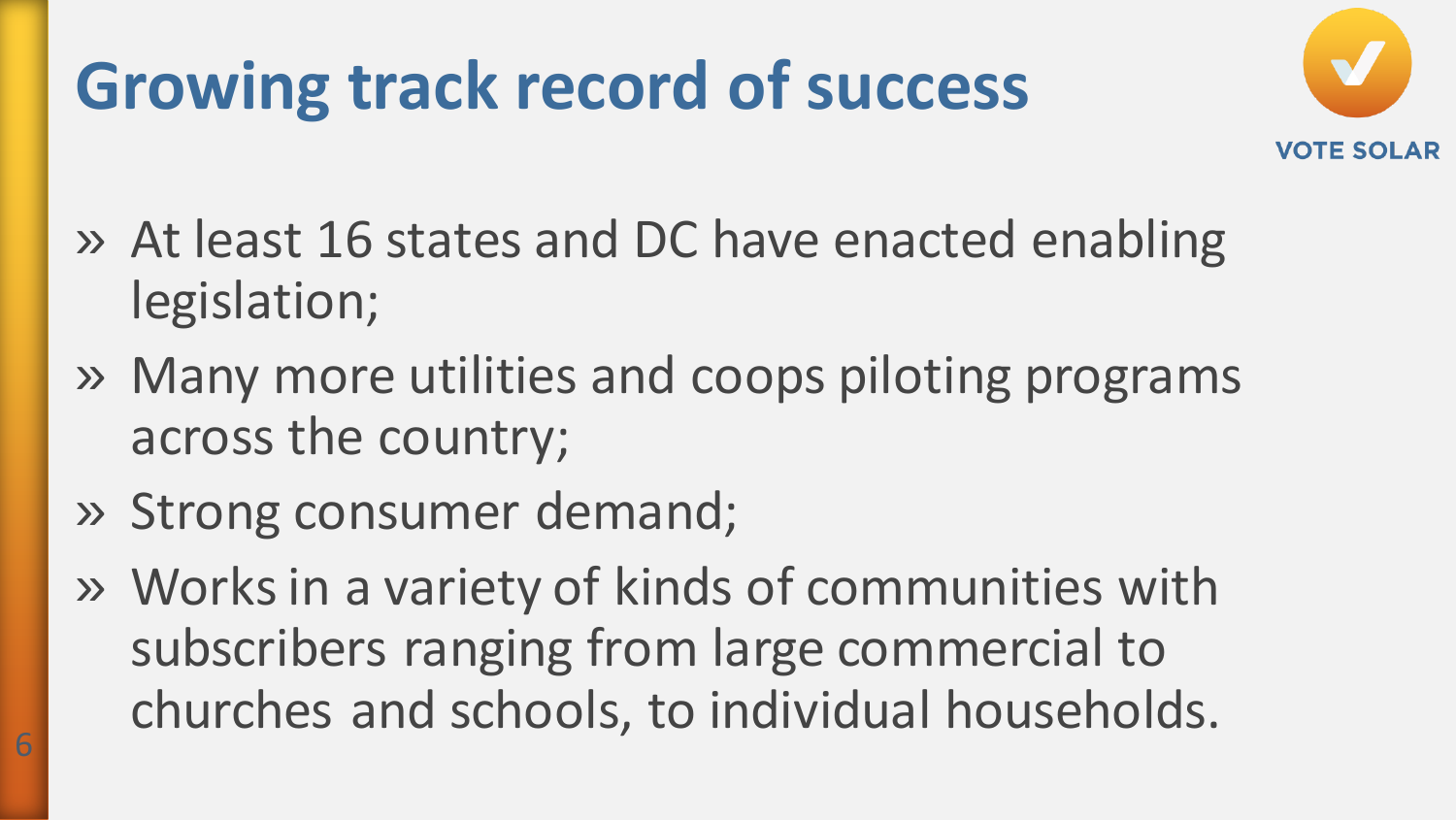### **Value of Distibuted Energy Resources**



### » Goals:

- ˃ Continued Market Growth for Distributed Energy Resources (DER)
- > More Precise Valuation
- ˃ Better Price Signals for Location and Time
- > Gradual Transition Away From Net Metering
- > Address Concerns Over Utility Revenue Loss
- > Transition to New Mechanism By 2020

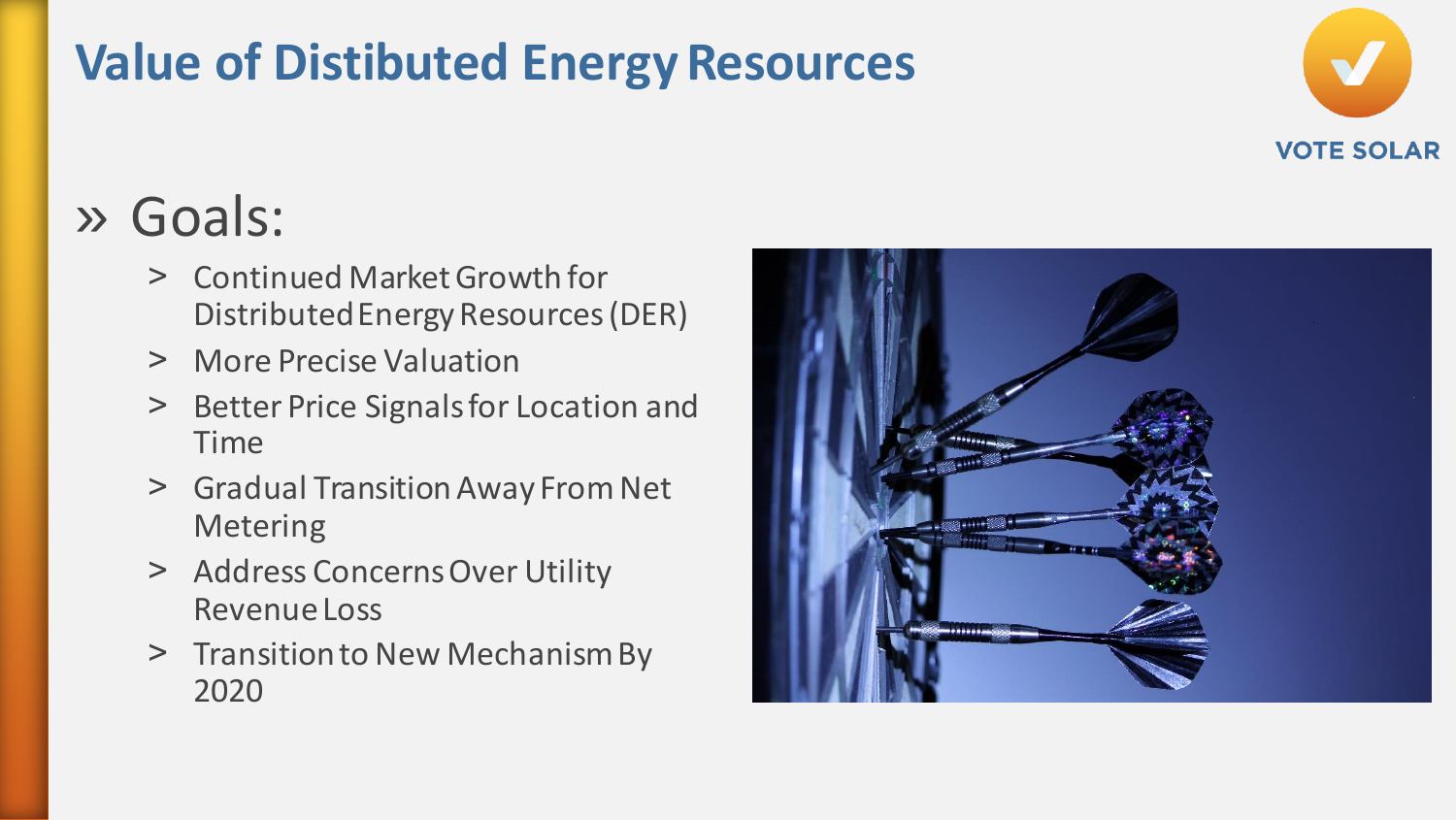### **Value of Distributed Energy Resources**



- » Energy
- » Capacity
- » Distribution
- » Externalities
- » Market Transition (Plus Other Values)



#### Illustrative Example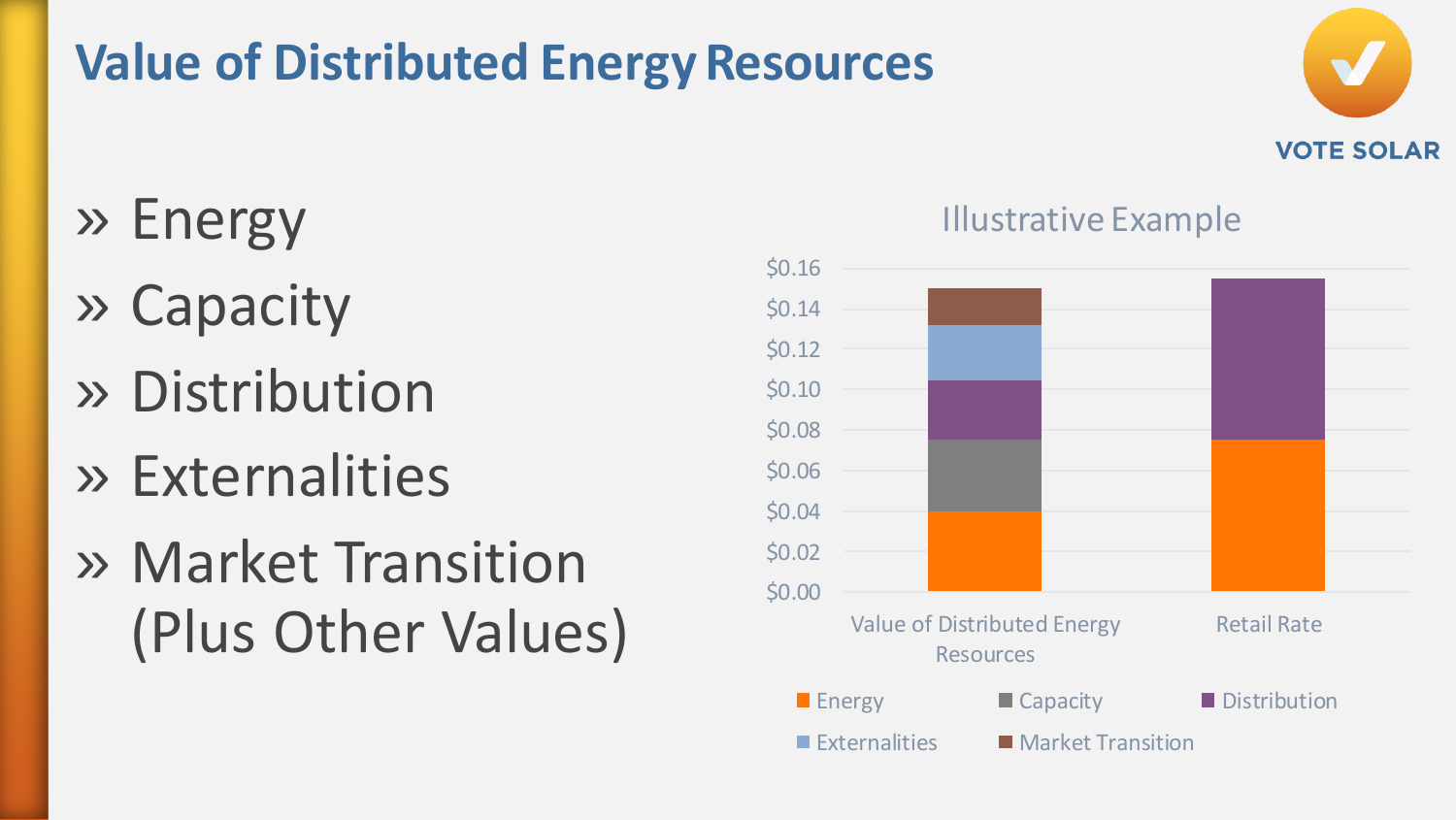### **Value of Distributed Energy Resources**



#### Tranches for Transition

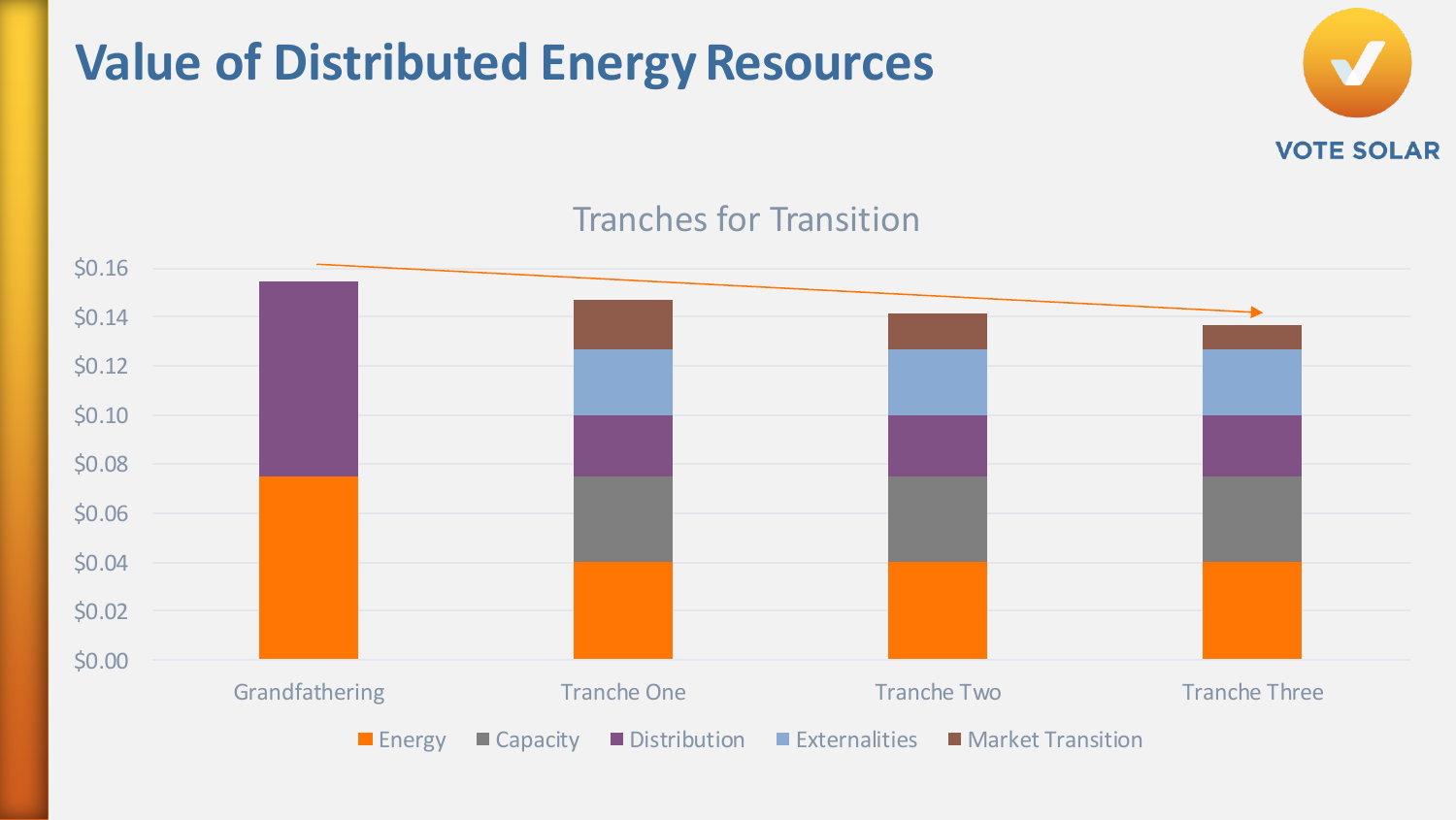## **What's Next?**

- » Solar for All Program
- » Other Low-income Specific Programs/Policies
- » Value of Distributed Energy Resources – Phase 2